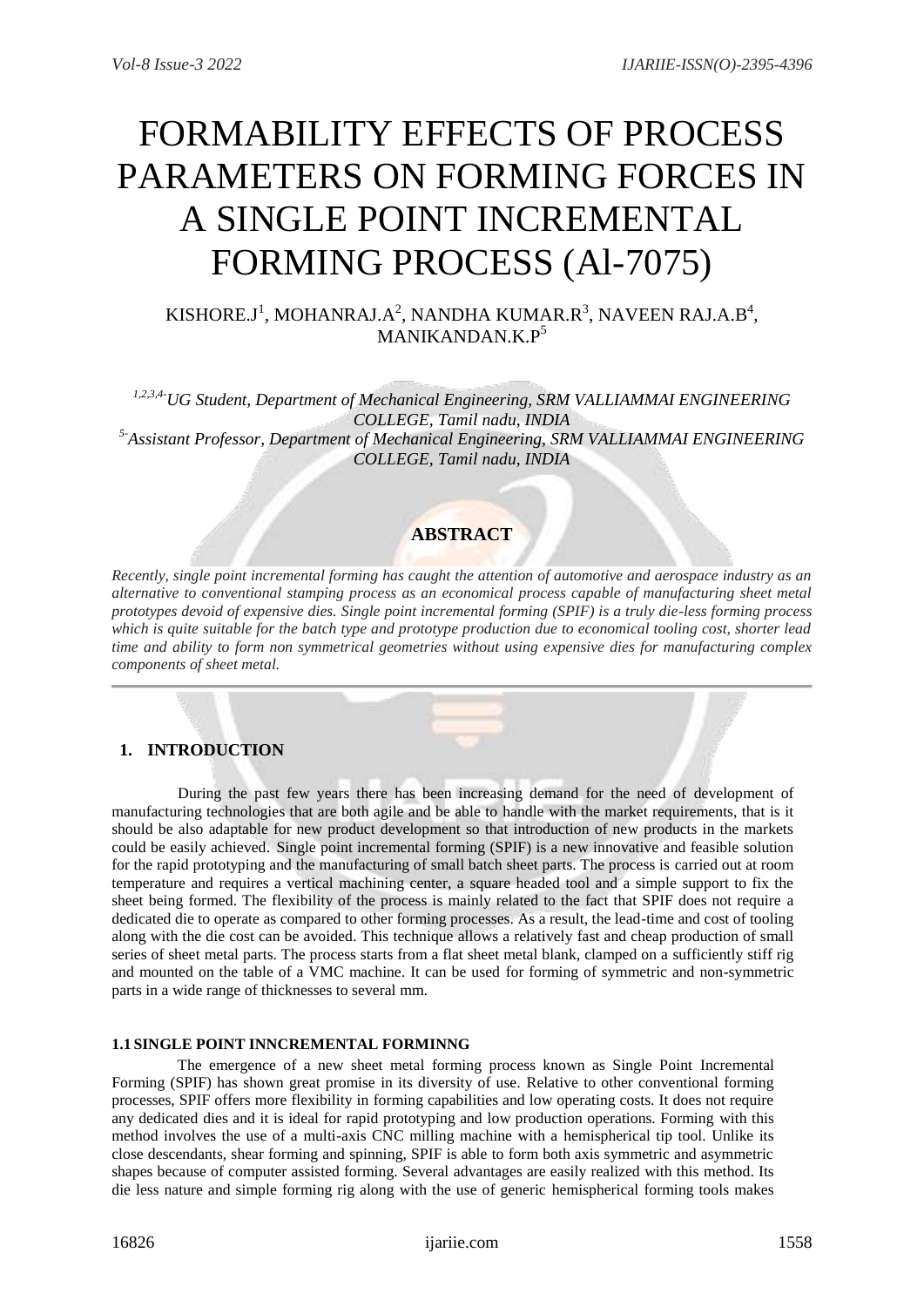this process very versatile. Conversely, this is a low volume production method because productivity and cycling time are affected by the size of both the forming tool and the part being formed as well as the type of surface finish that is desired. This rig is mounted to the worktable of the CNC milling machine and it becomes the platform for forming. The clamping and top plates restrict flange material flow into the forming region that is defined by tool path generated from the CAM software.



## **1.2 IMPORTANT FORMING PARAMETERS**

 In SPIF the following are some of the important process parameters: Tool Path, sheet material, forming angle, tool size, step size, forming speeds (rotation and feed rate), lubrication, and shape. Each parameter is explained below as they pertain to general forming and their respective influences on different observed effects.

#### **1.2.1 FORMING TOOL PATH**

 In order to form the part with SPIF first we have to generate a cad model and these cad models are utilized for devising the tool paths using commercial CAM software's. The CAD package Solid Edge is used to create solid models of parts that are then imported into the Gibb CAM where the tool path is generated according to the profile of the CAD models. This package is usually used for material removal in milling and is perfect for SPIF because its built-in path generation algorithm can be used to guide the forming tool.Tool contours are created and connected using a step or a spiral transition method.

#### **1.2.2 SHEET MATERIAL**

 Formability differs between materials and a statistical study by Fratinietal tried to establish the influence of common material properties on formability. From their study, they found that the strain hardening coefficient (n) as well as the interaction between the strength and strain hardening coefficients (K.n), had the highest influence on formability. This study showed that strain hardening coefficient, which differs greatly between materials, had a marked influence on formability. Generally, higher hardening coefficient will have higher formability

#### **1.2.3.TOOL SIZE**

 Tool size greatly affects both the formability and the surface finish of the manufactured part through this process. Experiments have shown that smaller radius tools have higher formability than larger ones. Larger tools have a bigger contact zone and tend to support the sheet better during forming. Furthermore, in case of larger tool diameters there is an increase in the amount of forming forces due to the increase in contact area between the tool and the metal plate. In case of small diameter tools there is a highly concentrated zone of deformation which results in high strains resulting in better formability. The decreased forces observed with small tools means that lower stresses could be attained and as a result there is smaller probability of the sheet to fail in low stress conditions. Higher formability seen with small radius tools is thought be a consequence of the concentration of force and strain as the surface area of contact is decreased at the tool tip. At this point, frictional heating is very localized and high in magnitude. Both the high heating and strains are thought to allow material to flow easily thus increasing formability.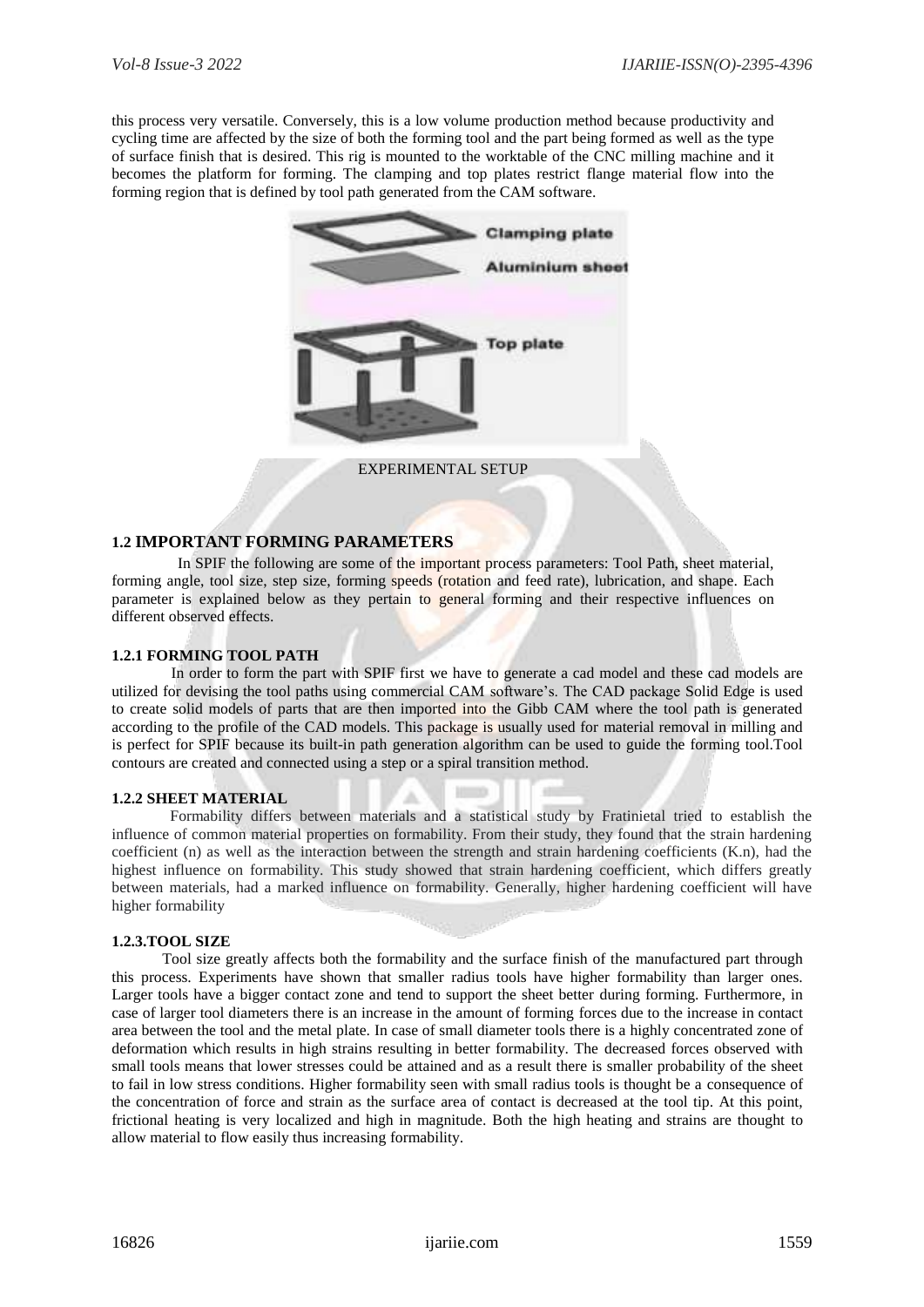#### **1.2.4. LUBRICATION AND SHAPE**

 Lubrication in SPIF research has been limited. Discussions reach only as far as their friction reduction tendencies and as a means to reduce tool wear and improve surface quality as it is a relatively slow process related to machining or milling so tool wear is not one of the major concerns but in case of warm forming lubrication plays a key role in terms of surface roughness's. The geometric shapes that can be formed have a large effect on the forming forces and time depending on complexity. According to the sine law, vertical walls are not possible with this process because it would result in a zero final sheet thickness. Several techniques have been used to improve this limitation including localized heating using laser and multi pass forming. The multi pass method involves forming a part with more than one forming pass. Parts are formed from shallow to increasing angles at each pass until the desired shape is achieved. Forming in multiple steps allows strains within the part to be applied gradually rather than in a single increment.

#### **2.EXPERIMENTAL SETUP**



ALIGN KEY



BLANK HOLDER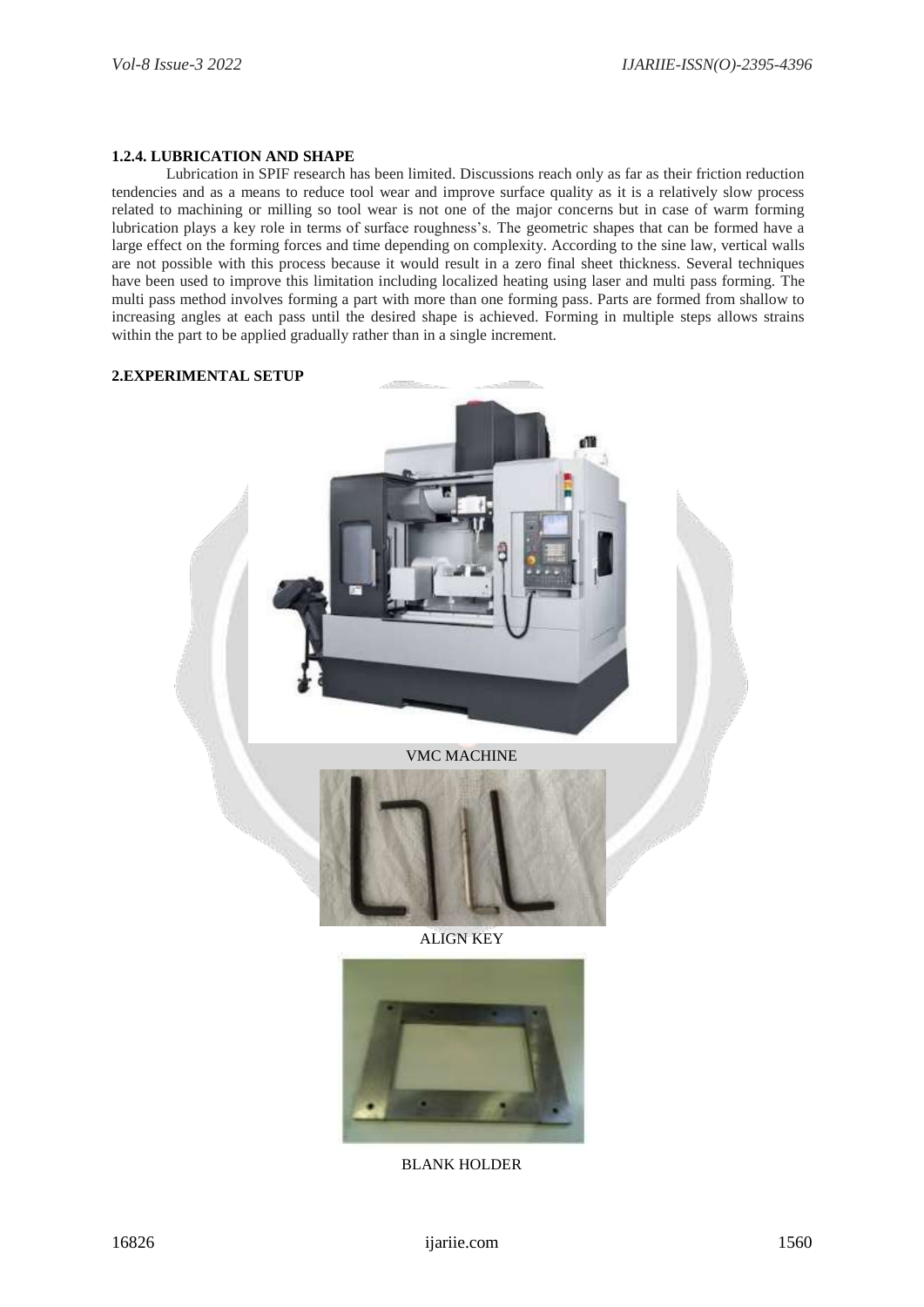

**SCREWS** 





# **3.MATERIAL CHARACTERIZATION TABLES**

# MECHANICAL PROPERTIES OF Al-7075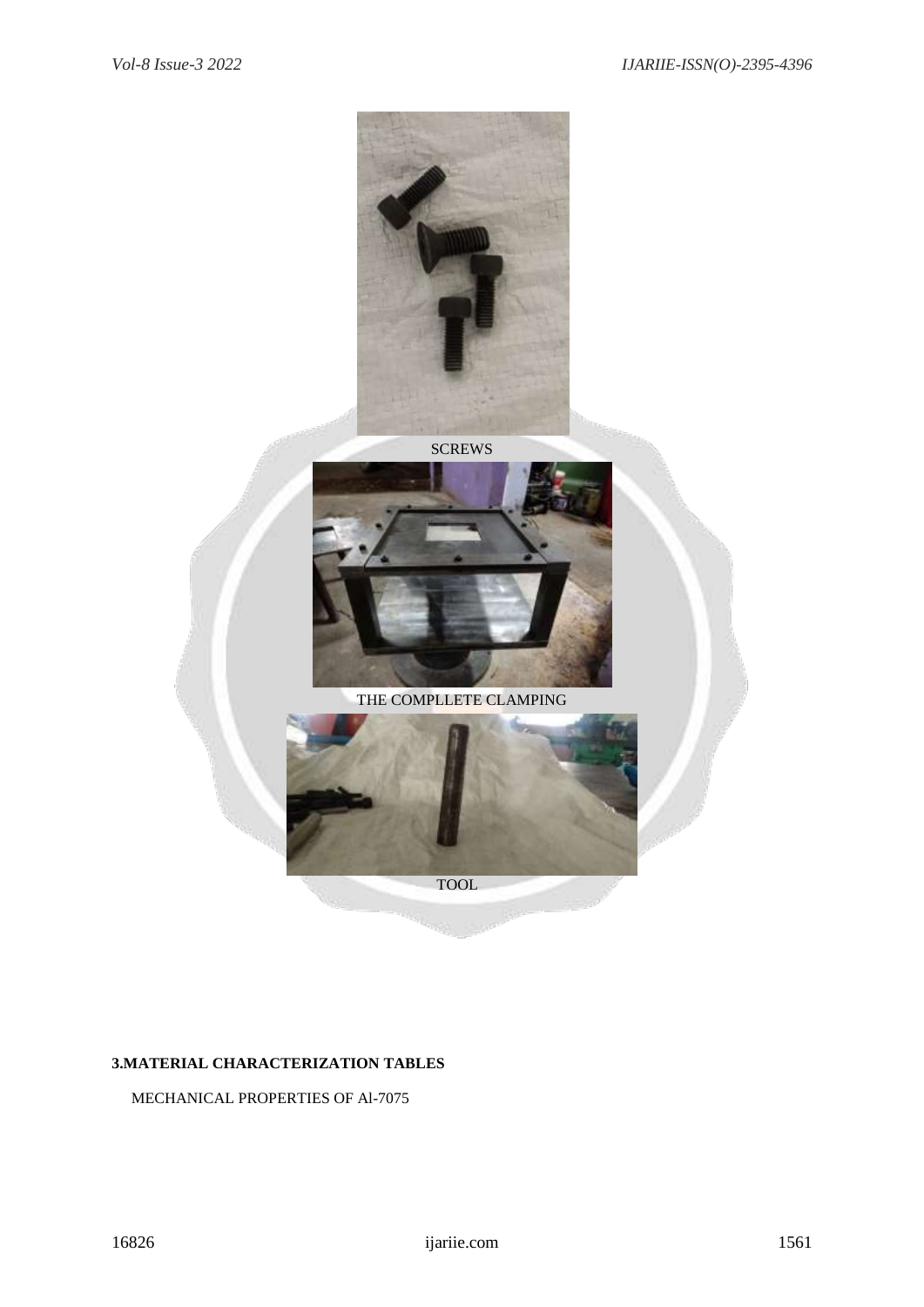| <b>Property</b>       | <b>Ultimate Tensile</b> | <b>Yield</b>  | Elongation, % |  |
|-----------------------|-------------------------|---------------|---------------|--|
|                       | <b>Stress</b> , MPa     | Strength, MPa |               |  |
|                       |                         |               |               |  |
| Nominal               | 115                     | 106           | 28            |  |
| Standard Deviation, o | $\overline{0}$          | 4             | 2.5           |  |

# SELECTED PROPERTIES OF GREASES USED

| <b>Grease Type</b> | <b>ISO</b><br><b>Viscosity</b> | <b>Droping</b><br>Average                  | Flash point, <sup>o</sup> C | Viscosity at $40^{\circ}$ C, |
|--------------------|--------------------------------|--------------------------------------------|-----------------------------|------------------------------|
|                    | <b>Grade</b>                   | Point, ${}^{\circ}C$ (at25 ${}^{\circ}C$ ) |                             | $m^2/s$                      |
| EP <sub>2</sub>    | ISO VG 15                      | 95                                         | 185                         | 15                           |
| Kaucuklu           | ISO VG 22                      | 89                                         | 177                         | 22                           |
| Zinol              | ISO VG 32                      | 89                                         | 174                         | 32                           |
| Gp<br>Grease       | ISO VG 46                      | 61                                         | 64                          | 46                           |
| Calcium            |                                |                                            |                             |                              |

# SELECTED PROPERTIES OF COOLANT OIL USED



# **4. PROGRAM**

 The idea of the program is simple. Instead of going directly from a CAD model to a helical tool path, a profile tool path is used as an intermediate step. The coordinates of a profile tool path contain information about the geometry and also divides the geometry into layers. The thickness of the layers is the same as the chosen step size. A simple example is used to illustrate how the program calculates the coordinates. Fig. 4 shows the points of two profiles belonging to two subsequent planes or layers of a geometry. For simplicity the number of points in each profile is limited to five and the profiles have been folded out. Points number 1 and 5 are the first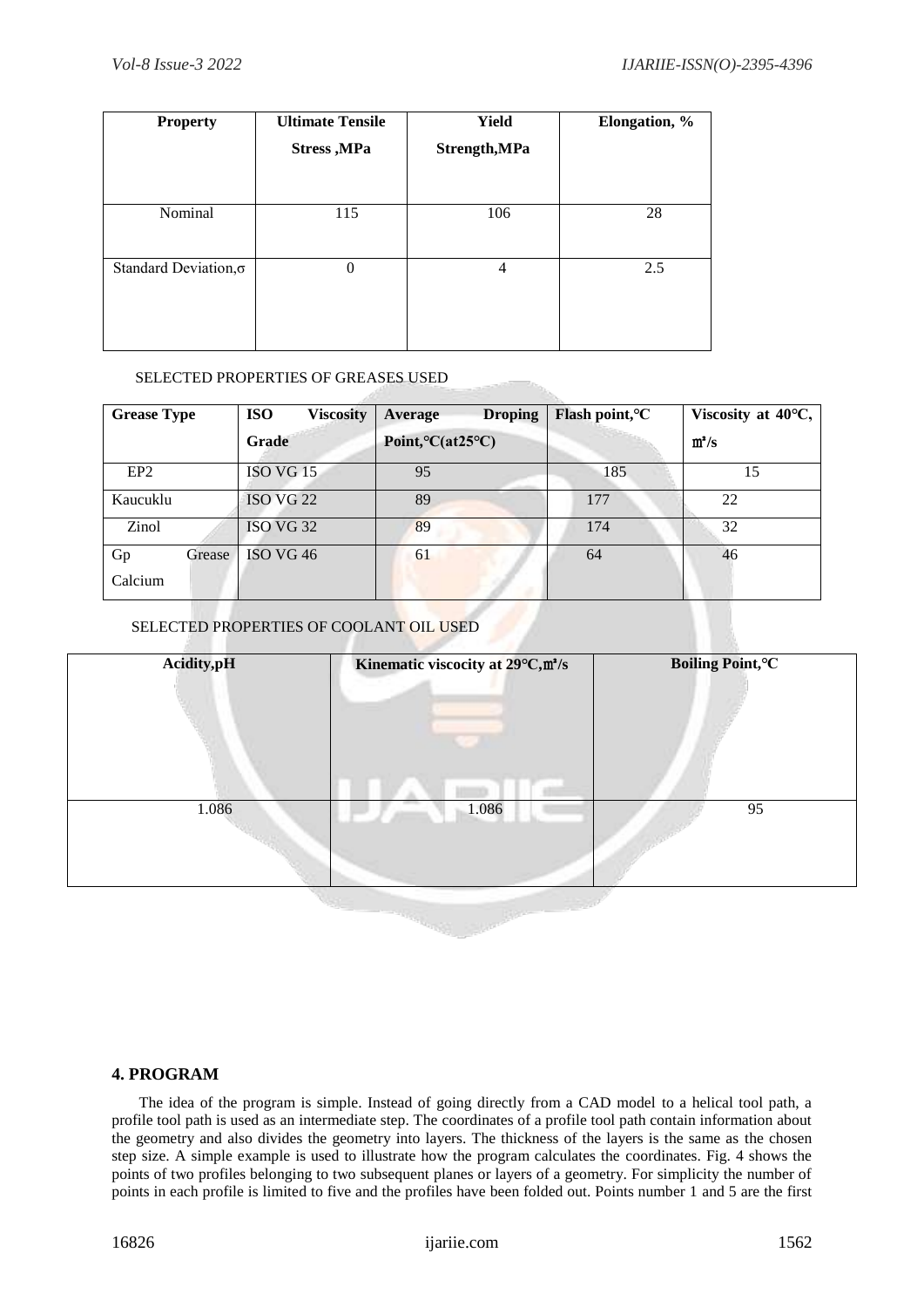and the last point on the periphery, which are coinciding. To begin with the program calculates the distance between the points in plane 1. They are summed up to Li total see Eq. 1. The program also calculates the distances between each point in plane 1 and all the points in plane 2. As an example, the distance between  $P_11$ and P2,1 is calculated in Eq. 2. This is use by the program to identify which point in plane 2 which is closest to each of the points in plane 1. P21 is identified as the closest point to P<sub>1</sub>, in plane 2. The three coordinates for the first helical point are calculated in Eq. 3 to 5. The first helical point becomes the same point as Pı.1. The X coordinates for the second and third helical points are calculated in Eq. 6 and 7. Y and Z coordinates can be calculated in the same way. The X coordinate for the final helical point is calculated in Eq. 8 and this point is the same as P2,5. The helical points and helical tool path are indicated in Fig. 4. The helical points are located where the helical tool path crosses the dashed lines.



**In Fig. 4 the helical tool path is not a straight line between P**<sub>1</sub>.1 and P2s. For a real profile tool path Litotal will be much larger than the step size which will result in a much more continuous helical tool path.

| $L_{1,Total} = L_{1,1} + L_{1,2} + L_{1,3} + L_{1,4}$                                                     | (1) |  |
|-----------------------------------------------------------------------------------------------------------|-----|--|
| $D_{P1,1-P2,1} = \sqrt{(x_{2,1} - x_{1,1})^2 + (y_{2,1} - y_{1,1})^2 + (z_2 - z_1)^2}$                    | (2) |  |
| $X_{hel,1} = 0/L_{1,total} * (x_{2,1} - x_{1,1}) + x_{1,1} = x_{1,1}$                                     | (3) |  |
| $Y_{hel,1} = 0/L_{1, total} * (y_{2,1} - y_{1,1}) + y_{1,1} = y_{1,1}$                                    | (4) |  |
| $Z_{hel,1} = 0/L_{1,total} * (z_2 - z_1) + z_1 = z_1$                                                     | (5) |  |
| $X_{hel,2} = L_{1,1}/L_{1,total}*(x_{2,2}-x_{1,2})+x_{1,2}$                                               | (6) |  |
| $X_{hel,3} = L_{1,1} + L_{1,2}/L_{1,total} * (x_{2,3} - x_{1,3}) + x_{1,3}$                               | (7) |  |
|                                                                                                           |     |  |
|                                                                                                           |     |  |
| $X_{hel,5} = L_{1,1} + L_{1,2} + L_{1,3} + L_{1,4}/L_{1,total} * (x_{2,5} - x_{1,5}) + x_{1,5} = x_{2,5}$ | (8) |  |

Generalized expressions for helical coordinates Xheln. YhelnZheln, for a given point n in a given plane p can be seen in Eq. 9 to Eq. 11.

$$
Z_{hel,n} = \sum_{i=1}^{n-1} L_{p,i} / L_{p,total} * (Z_{p+1} - Z_p) + Z_p
$$
\n(11)

Where Xpe.cl and Ype.cl are the coordinates in the plane  $p+1$  which are closest to the coordinates X and y. in the plane p as seen in Eq. 12. The last term in Eq. 12 could be removed, but is kept so as to use the actual distance. The distance between a given point n in the plane p and the following point n+1 is given in Eq. 13. The total curve length from the first to the last point in the plane p is given in Eq. 14 where t is the total number of points in the plane p.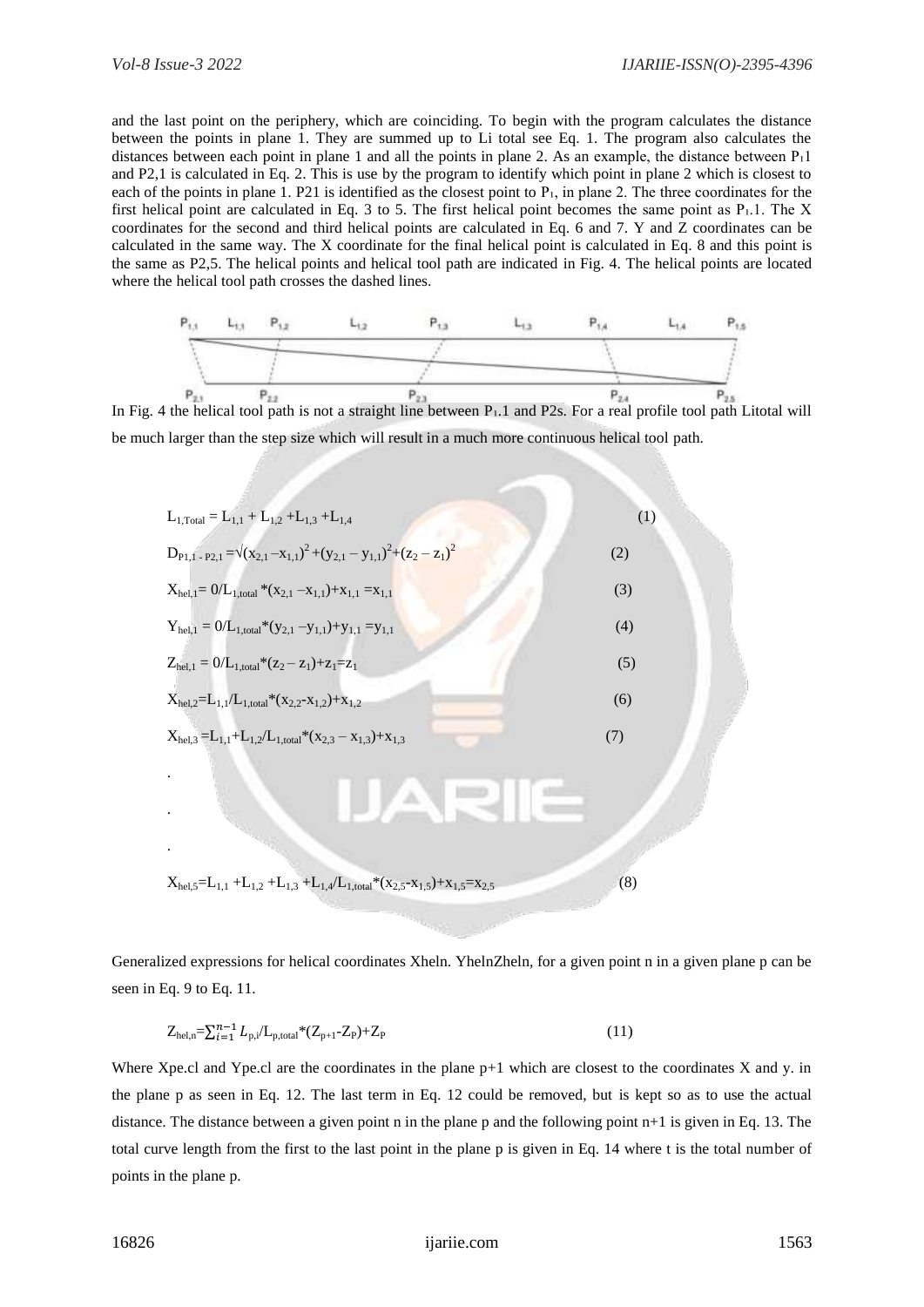$$
D_{\min} = \sqrt{(x_{p+1,cl} - x_{p,n})^2 + (y_{p+1,cl} - y_{p,n})^2 + (z_{p+1} - z_p)^2}
$$
\n(12)

$$
L_{p,n} = \sqrt{(x_{p,n+1} - x_{p,n})^2 + (y_{p,n+1} - y_{p,n})^2}
$$
\n(13)

$$
L_{p,\text{total}} = \sum_{i}^{i-1} L_{p,i} \tag{14}
$$

To get a clear definition of the part, the program preserves the first and the last layer of the profile tool path. This means that the program starts out with a constant Z value for the first layer. As it passes the starting point it starts the helical tool path. When it reaches the lowest Z value it finishes this layer with a constant Z value. In Fig. 5 for illustrative purposes the step size is set to 10 mm for the pyramid and the helical tool path is shown in Fig. 6. Fig. 7 and Fig. 8 compare a section of the tool path for the cone before and after the helical program is used.

# **5.RESULTS AND DISCUSSION**

# FORMING FORCES

The influence of four process parameters (sheet thickness, vertical step down size, tool diameter and wall angle) on the tool force was firstly studied by Filice et al. [42] for the cone. They show, through experimental tests, that the tool force increases with increase of all these parameters, as expected. The comparison between experimental and numerical forming tool force evolution is presented, for the cone with wall inclination angle of 45°. Only the vertical component of the forming force is measured experimentally since it presents the higher amplitude. In the current geometry, the sequence of circular tool paths leads to sinusoidal evolutions for both horizontal force components (Fx andFy) measured in the global Cartesian coordinate system. Thus, the horizontal component of the tool force Fx,yis decomposed into tangential and radial directions, as schematically illustrated. This allows evaluation of both the tangential and the radial force amplitude in function of the process time (about 22 min),for the numerical prediction. Tensile yield stress and r value in the sheets plane



The amplitude of the tangential force (Ft) predicted by the numerical model increases gradually from the beginning of the forming process to attaining the steady state. During this period, bending is the most relevant deformation mechanism. The radial component of the force only reaches the steady state when the contact area of the forming tool is fully evolved, i.e. the slope angle is 45°, which occurs for approximately 600 s of process time. An identical trend is obtained for the vertical (axial) force component, which is in agreement with the experimental result. Nevertheless, the experimental force is slightly overestimated by the finite element model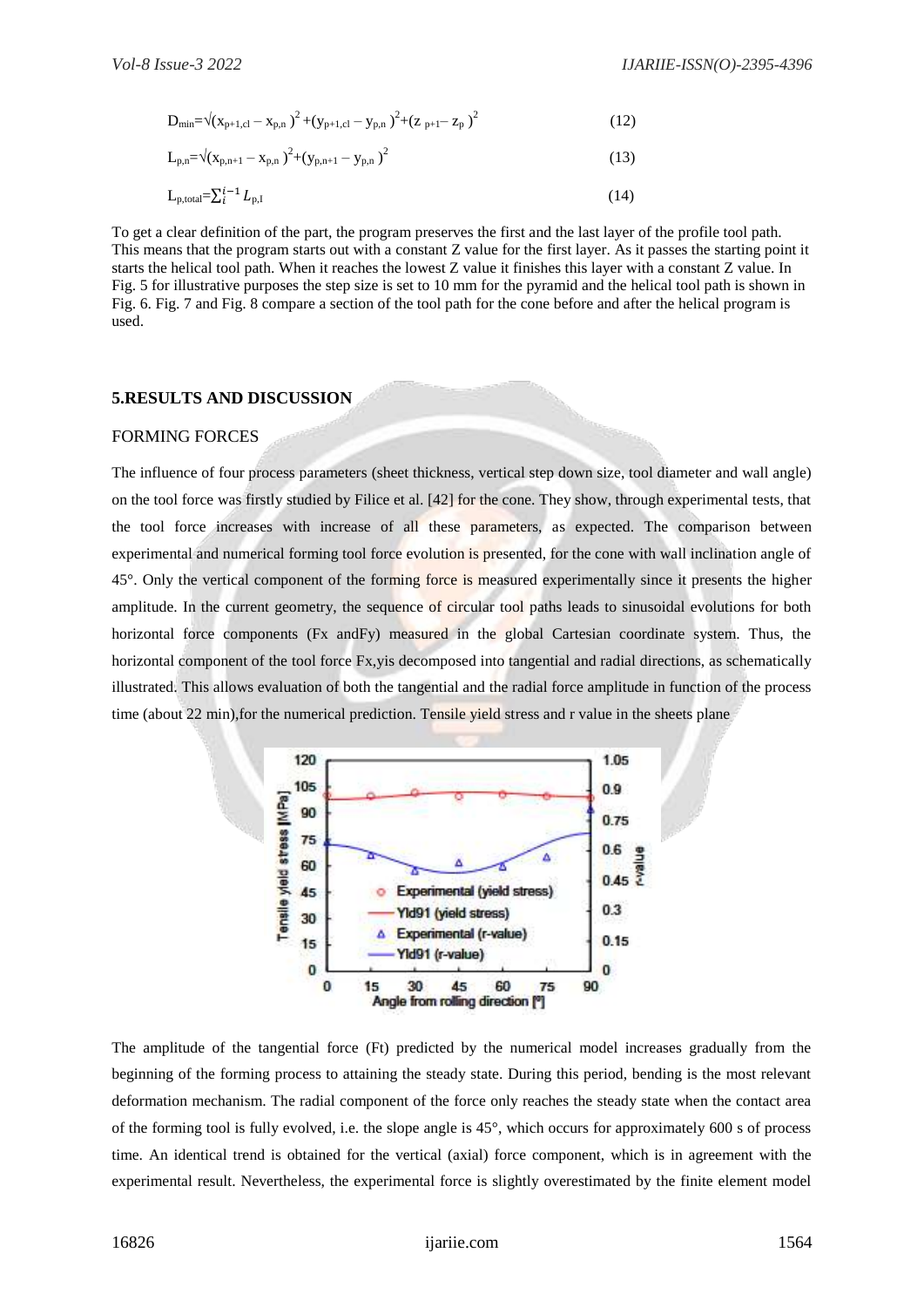(see, mainly at the beginning. This difference can result from a small amount of sliding between the metal sheet and the clamping frame, which is not considered in the numerical model. Besides, the force decreases when the kinematic hardening is taken into account, as reported by Flores et al. After reaching the steady state, the forming force remains approximately constant due to the combined effects of strain hardening (force increasing) and thinning (force reduction). Assuming that the tensile strength of this aluminium alloy is198 MPa [44], the axial force value predicted through the empirical equation proposed by Aerens et al. [19] is 1816 N, which is analogous to the steady state value provided by the finite element simulation.



The depth increment between consecutive contours produces a pulse in the experimental force evolution, where the Fz component drops when the tool completes a circular path and then reaches it speak value at the step down increment. The spikes in the numerical tool force evolution were removed for visualization purposes.

# **6.CONCLUSION**

The present study was undertaken with the objective to understand both the deformation mechanism and the stress state imposed on the material during the SPIF process. The truncated cone geometry of AA8006 aluminium alloy, proposed as benchmark in the Numisheet 2014, was selected to validate the proposed finite element model. In order to evaluate accurately the 3D stress distribution under the forming tool, theblank is modelled with solid finite elements in conjunction with an implicit time integration scheme. Additionally, the numerical model takes into account the plastic anisotropy of the aluminium alloy, described by the Yld91 yield criterion.

The experimental forming force is slightly overestimated by the numerical model, which can result from the assumption of isotropic hardening in the mechanical behaviour of the sheet. On the other hand, the final thickness distribution of the truncated cone, predicted by the numerical simulation, is in verygood agreement with the experimental measurements. Indeed, the thickness provided by the finite element simulation is considerably more accurate than the one calculated by the sine law.The comparison between experimental and numerical minor–major strain distribution, evaluated in the exterior surface of the cone, shows that the deformation mode is around plane strain condition. Both the minor and the major plastic strain distributions are accurately predicted by the numerical model ,highlighting the strain path deviation towards biaxial stretchingin the transition zone between the inclined wall and the bottom corner radius of the cone. Due to the action of the forming tool, anegative mean stress is generated in the vicinity of the contact area, postponing the ductile fracture by nucleation and growthof voids. In fact, the strain occurs mainly along the meridional direction